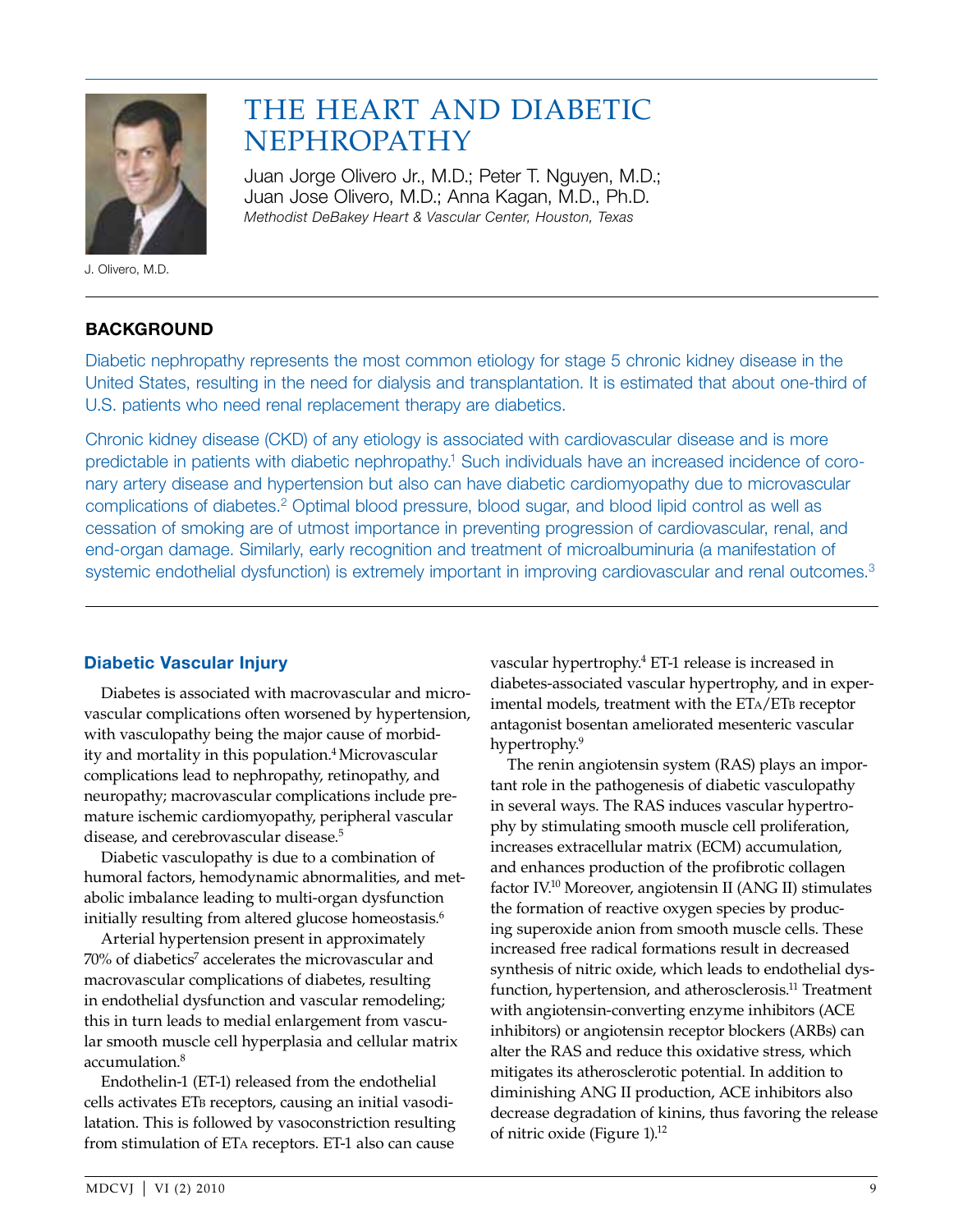

Figure 1. Molecular pathogenesis of vascular disease in diabetes. AGEs: advanced end-glycosylation products; Ang II: angiotensin II; NO: nitric oxide; PKC: Protein Kinase C; RAS: renin-angiotensin-system; ROS: reactive oxygen species.

Hyperglycemia has been directly implicated in accelerated atherosclerosis and microvascular disease.13 The vascular injury resulting from hyperglycemia occurs from increased formation of advanced glycation end products (AGEs).14 Direct evidence relating AGEs to atherosclerosis has been shown in experimental normoglycemic rabbits by injecting AGE- modified albumin, resulting in increased atherosclerotic lesions.15

Protein kinase C (PKC) appears to be activated by hyperglycemia in several tissues including kidney, heart, retina, and aorta.16 Increasing levels of PKC β2 isoforms have been described in patients with heart failure, providing further evidence for an etiologic role of this enzyme in heart disease.17 At the kidney level, in experimental models, ACE inhibitors have been shown to reduce renal PKC activity, perhaps playing an important protective role against PKC-mediated vascular injury.18

Another glucose-dependent factor implicated in vascular injury is the polyol pathway.<sup>19</sup> In this pathway, glucose is reduced to sorbitol by the enzyme aldose reductase. The advent of aldose reductase inhibitors has resulted in studies designed to assess the role of the polyol pathway in tissue organ damage, but results of these investigations, specifically on diabetic nephropathy, are conflicting.

### **Coronary Artery Disease and Diabetic Nephropathy**

Diabetic nephropathy with or without decreased kidney function results in accelerated atherosclerosis of coronary and carotid arteries. In fact, cardiovascular mortality is the leading cause of death among the increasing diabetic population.20

Asymptomatic coronary artery disease is often present among individuals with diabetic nephropathy. This is an important issue that should be addressed prior to kidney transplantation.<sup>21</sup> Between 25% and 40% of patients without angina and diabetic nephropathy were screened with coronary angiography before receiving a kidney transplant, and one or more coronary arteries were found to have a 50-70% stenosis.22

In some transplant centers, coronary angiogram is routinely advised as part of the pre-transplant workup among diabetics; this may not be justified, however, since coronary arteriography could precipitate acute kidney failure in someone with stage  $4$  or  $5$  CKD.<sup>23</sup> As such, only high-risk individuals, including those older than 45, smokers, and those with a prior history of myocardial infarction, abnormal echocardiographic studies, or clinical evidence of vascular disease should have coronary arteriograms.

In general, the risk of cardiovascular mortality is increased in patients with microalbuminuria.<sup>24, 25</sup> However, in a prospective study using aggressive therapy with a program designed to control hyperglycemia, hypertension, hyperlipidemia, and microalbuminuria over a seven-year period, a reduction of cardiovascular and microvascular events by 50% was achieved.3

When myocardial revascularization is contemplated in patients with diabetic nephropathy, a team effort among nephrologists, cardiologists, and cardiovascular surgeons is imperative in guiding the patient towards the proper treatment, either coronary artery bypass grafting (CABG) or percutaneous coronary intervention (PCI). In general, diabetes is associated with poorer outcomes for both CABG and PCI. Although there are no specific guidelines in patients with coronary artery disease and diabetic nephropathy, it would appear that with left main lesions, multivessel disease, impaired left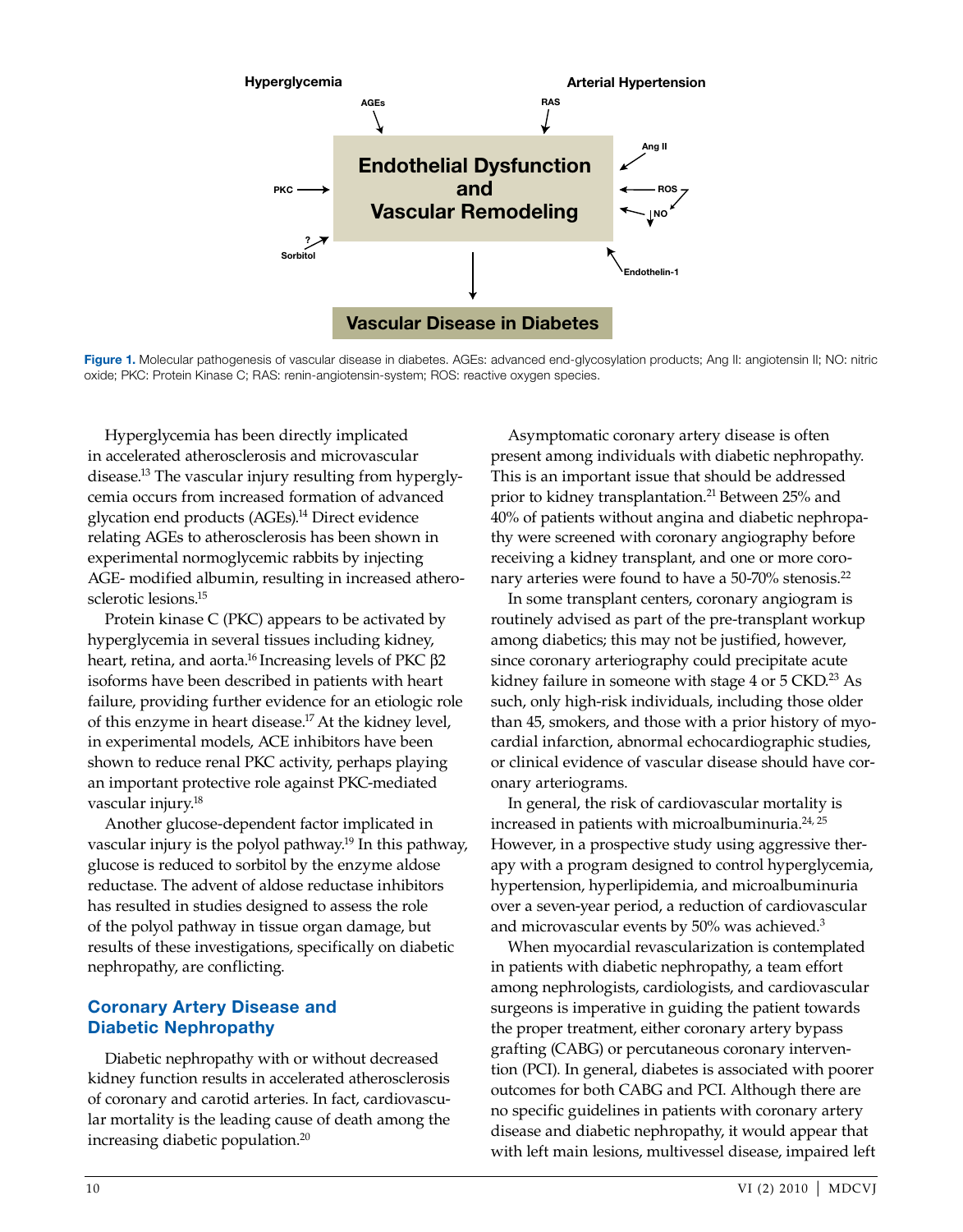ventricular function, and complex lesions, CABG should **Table 1.** Blood Pressure Goals in Diabetic Kidney Disease be the preferred approach. Individual patient selection should always be the decisive factor.<sup>26</sup>

The issue of sudden death in patients with CKD stage 5D, including those with diabetic nephropathy and coronary artery disease, remains a challenge.<sup>27</sup> Primary preventive measures include the use of β-Blockers such as carvedilol, which showed a reduction of cardiovascular mortality in patients with dilated cardiomyopathy over a two-year period — 29.3% mortality compared to 67.9% in patients receiving placebo.<sup>28</sup> Use of β-blockers is also indicated in patients with sleep-disordered breathing who are at increased risk of sudden death.<sup>29</sup>

In observational studies, blockage of the RAS among patients on dialysis showed no significant improvement in mortality during a prospective controlled trial using the ACE-I fosinopril.30 Another study showed improved mortality and reduction of cardiovascular events among dialysis patients using an ARB (candesartan).31

In general, the use of aldosterone receptor blockade with spironolactone (RALES study) showed a reduction of cardiovascular mortality and sudden death.<sup>32</sup> However, spironolactone or eplerenone can cause severe hyperkalemia among patients with diabetic nephropathy and impaired kidney function, particularly if simultaneously receiving ACE inhibitors or ARBs.

Frequently, patients with diabetic nephropathy have low levels of vitamin D. Active vitamin D, 1,25(OH)2 cholecalciferol, has also been shown to have beneficial effects on the cardiovascular system by causing regression of left ventricular hypertrophy and a reduction in renin production,  $33$  ANG II, and natriuretic peptide. $34$ However, prospective controlled studies are needed to establish the beneficial effects of vitamin D in cardiovascular mortality and sudden death.

### **Blood Pressure Control and Cardiovascular Events in Patients with Diabetic Nephropathy**

Reduction of systolic blood pressure (SBP) to less than 130 mm Hg has been shown to delay progression of kidney disease and also reduce the incidence of cardiovascular complications in patients with diabetic

| Proteinuria | $<$ 1.0 g/day    | $\geq$ 1.0 g/day |
|-------------|------------------|------------------|
| BP goal     | $<$ 130/80 mm Hg | $<$ 125/75 mm Hg |

nephropathy.35 On the other hand, patients over the age of 70 with SBP less than 120 mm Hg had an increased risk of all-cause cardiovascular mortality, making aggressive blood pressure control harmful in these patients.36

The recommended therapeutic approach by the National Kidney Foundation for the treatment of hypertension in patients with diabetes and proteinuria include:

1. Target 130/80 if proteinuria less than 1 gm/day

2. Target 125/75 if proteinuria greater than 1 gm/day First-line agents:

- Serum creatinine <1.8 mg/dl. ARB or ACE-I +/-HCTZ
- Serum creatinine >1.8 mg/dl. ARB or ACE-I +/ loop diuretic bid

Second-line agents:

- Heart rate >85 per minute. Non-dihydropyridine calcium channel blockers (CCB) (diltiazem/ verapamil)
- Heart rate <85 per minute. Dihydropyridine CCB (amlodipine/nifedipine). May use triple combination such as ARB/CCB/HCTZ.

With coronary artery disease or resting tachycardia, add beta blocker and/or clonidine. With prostatic hypertrophy, consider alpha 2 blocker (doxazosin, terazosin). Avoid the combination of ARB/ACE-I/beta blocker as it has been associated with increased cardiovascular mortality.37

# **Glycemic Control in Patients with Cardiovascular Disease and Diabetic Nephropathy**

Blood glucose control ( $HbA<sub>1c</sub> < 6.5%$ ) has been shown to reduce vascular injury, preventing microvas-

**Table 2.** National Kidney Foundation recommended treatment approach for hypertension in patients with diabetes and proteinuria.

| <b>Serum Creatinine</b> | <b>First Line Agents</b>            | <b>Second Line Agents</b>                                                                                         |
|-------------------------|-------------------------------------|-------------------------------------------------------------------------------------------------------------------|
| $<$ 1.8 mg/dl           | $ACE$ I or $ARB \pm HCTZ$           | HR<85 bpm: Dihydropyridine CCB (amlodipine/nifedipine)<br>HR>85 bpm: Nondihydropyridine CCB (diltiazam/verapamil) |
| $\geq$ 1.8 mg/dl        | $ACE$ I or ARB $\pm$ Loop diuretics | $CAD: \beta$ -blockers<br>BPH: $\alpha$ -2 blockers (doxazosin, terazosin)                                        |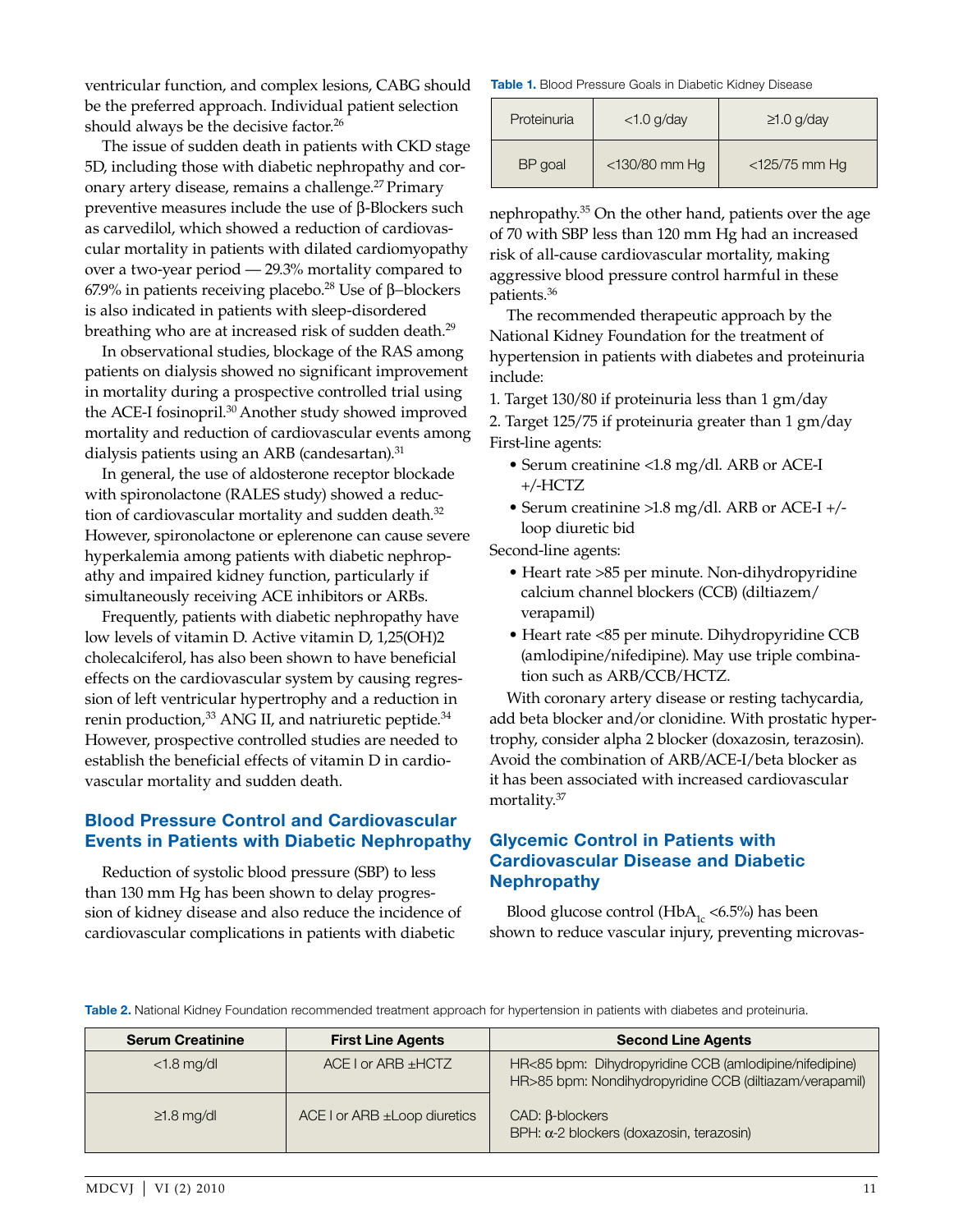cular lesions that cause progression of nephropathy and retinopathy.30

Many trials have been designed to assess the beneficial effects of glycemic control, most of which agree about the importance of maintaining normoglycemia to prevent further target organ damage among diabetics, but these studies are beyond the scope of this review. It is estimated that diet and weight reduction contribute 50% of blood sugar control, exercise 25%, and medications 25% of diabetes control in both type I and type II diabetes patients.

At present, there are several types of medications available to control blood sugar, all with different mechanisms of action. At times a combination of them is needed to achieve normoglycemia. With impaired kidney function (CKD3 and above), it is probably better to use the short-acting pre-prandial oral hypoglycemic agents (nateglinide/repaglinide) to avoid the risk of prolonged hypoglycemia. Metformin should not be used when the estimated glomerular filtration rate (eGFR) <50 ml/min to prevent potential lactic acidosis. Twice or once a day, long-acting insulin should be used if the patient is unable to reach the  $HbA_{1c}$  goal with diet, exercise, and the combination of medications described above.

# **Blood Lipid Control and Cardiovascular Complications in Diabetic Nephropathy**

The importance of controlling hyperlipidemia to prevent cardiovascular complications has been the subject of extensive research in the cardiovascular literature. In regards to diabetic nephropathy, hypercholesterolemia appeared to be an important risk factor in the progressive decline of kidney function in patients with diabetic nephropathy.<sup>38</sup>

A study by Shepherd et al. investigated how intensive lipid-lowering therapy with atorvastatin affected kidney function in 10,000 patients with coronary heart disease. Using the Modified Diet in Renal Disease (MDRD) formula to estimate GFR, the expected decline in renal function was not observed over the 5-year study period; in fact, kidney function was even better maintained in those who received larger doses (80 mg per day versus 10), suggesting a dose-related benefit.<sup>39</sup>

Observational studies showed an increased mortality among CKD stage 5 patients on dialysis when cholesterol levels were low (total cholesterol <150 mg/dL).<sup>40, 41</sup> It is possible that late initiation of statin therapy once patients start dialysis may not be useful, since by then extensive vascular damage has occurred. Moreover, low albumin and low cholesterol levels, a manifestation of malnutrition and inflammation, are markers of poor

prognosis. Other studies have reported beneficial effects of statins in terms of reduced mortality among the dialysis population.<sup>42</sup> In a more recent well-designed, randomized, double-blinded, prospective study (AURORA Study Group), initiation of resuvastatin in patients receiving hemodialysis lowered LDL cholesterol but had no significant effect on cardiovascular-related events.<sup>43</sup> At present, it would appear that statins are justified in patients with diabetic kidney disease, and it would be reasonable to continue them once dialysis has begun.<sup>44</sup>

### **Conclusion**

Diabetic nephropathy is a common occurrence in the United States and the leading cause of CKD stage 5. In addition, hypertension frequently is present among these patients, resulting in microvascular and macrovascular damage that leads to ischemic cardiomyopathy aggravated by hyperglycemia and hyperlipidemia — known risk factors for coronary artery disease. Aggressive control of those metabolic abnormalities with the proper drugs, as well as lifestyle modification (smoking cessation, diet and weight reduction, exercise), may slow down the progression of generalized atherosclerosis, coronary artery disease, and kidney failure in patients with diabetic nephropathy.

### **References**

- 1. Ishimura E, Shoji T, Emoto M, Motoyama K, Shinohara K, Matsumoto N, Taniwaki H, Inaba M, Nishizawa Y. Renal insufficiency accelerates atherosclerosis in patients with type 2 diabetes mellitus. Am J Kidney Dis. 2001 Oct;38(4 Suppl 1):S186-90.
- 2. Gilbert RE, Connelly K, Kelly DJ, Pollock CA, Krum H. Heart failure and nephropathy: catastrophic and interrelated complications of diabetes. Clin J Am Soc Nephrol. 2006 Mar;1(2):193-208.
- 3. Gaede P, Vedel P, Larsen N, Jensen GV, Parving HH, Pedersen O. Multifactorial intervention and cardiovascular disease in patients with type 2 diabetes. N Engl J Med. 2003 Jan 30;348(5):383-93.
- 4. Cooper ME, Bonnet F, Oldfield M, Jandeleit-Dahm K. Mechanisms of diabetic vasculopathy: an overview. Am J Hypertens. 2001 May;14(5 Pt 1):475-86.
- 5. Feener EP, King GL. Vascular dysfunction in diabetes mellitus. Lancet. 1997 Jul;350 Suppl 1:S19.
- 6. Cooper ME, Gilbert RE, Epstein M. Pathophysiology of diabetic nephropathy. Metabolism. 1998 Dec;47 (12 Suppl 1):3-6.
- 7. Cooper ME. Pathogenesis, prevention, and treatment of diabetic nephropathy. Lancet. 1998 Jul 18;352(9123):213-9.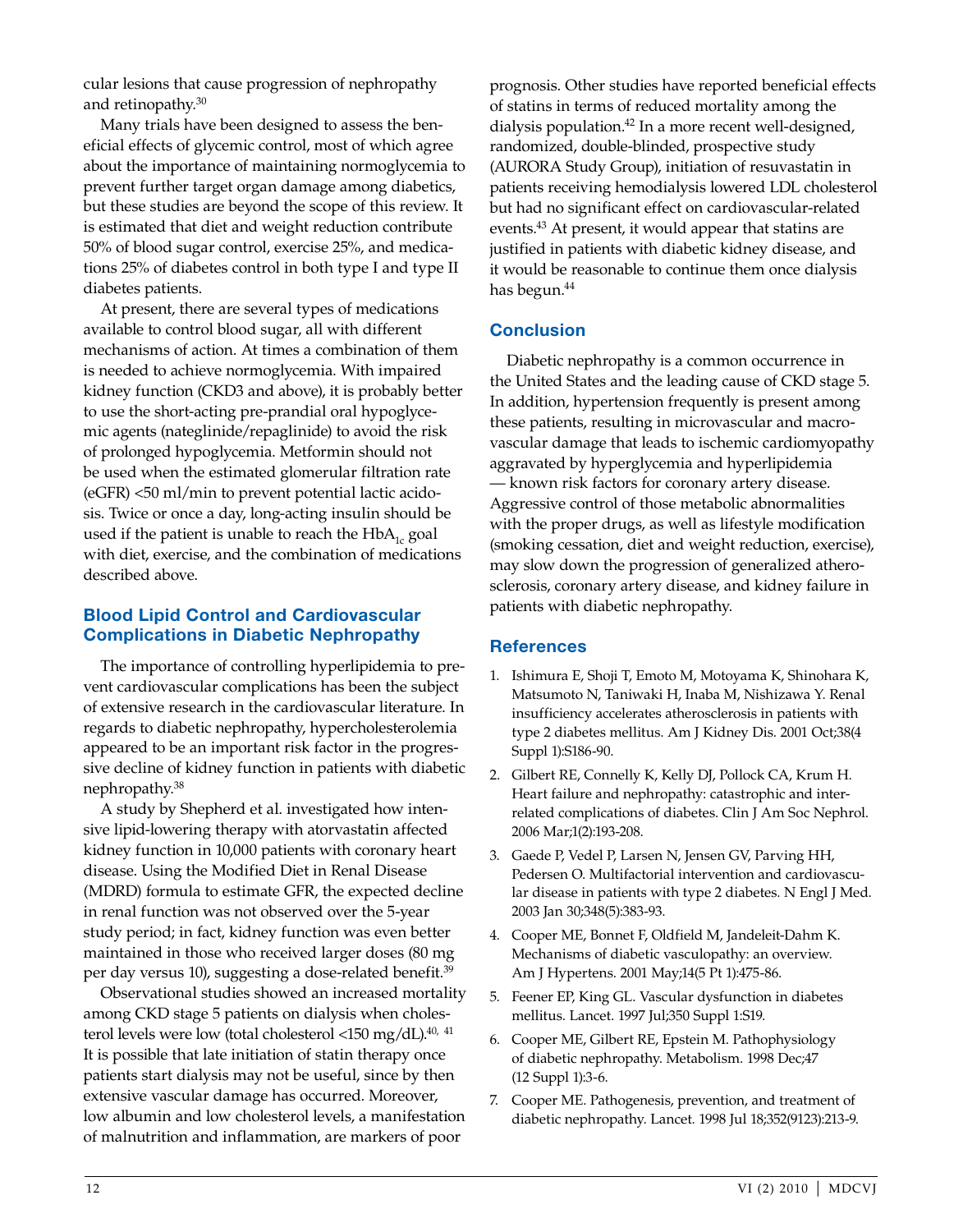- 8. Leboux S, Tedgui A. Signal transduction of mechanical stress in the vascular wall. Hypertension. 1998;32;338-45.
- 9. Gilbert RE, Rumble JR, Cao Z, Cox AJ, van Eeden P, Allen TJ, Kelly DJ, Cooper ME. Endothelin receptor antagonism ameliorates mast cell infiltration, vascular hypertrophy, and epidermal growth factor expression in experimental diabetes. Circ Res. 2000 Feb 4;86(2):158-65.
- 10. Rumble JR, Gilbert RE, Cox A, Wu L, Cooper ME. Angiotensin converting enzyme inhibition reduces the expression of the transforming growth factor-beta1 and type IV collagen in diabetic vasculopathy. J Hypertens. 1998 Nov;16(11):1603-9.
- 11. Cosentino F, Luscher TF. Endothelial dysfunction in diabetes mellitus. J Cardiovasc Pharmacol. 1998;32 Suppl 3:S54-S61. Review.
- 12. Erdös EG. Conversion of angiotensin I to angiotensin II. Am J Med. 1976 May 31;60(6):749-59. Review.
- 13. Laakso M. Hyperglycemia and cardiovascular disease in type 2 diabetes. Diabetes. 1999 May;48(5):937-42. Review.
- 14. Brownlee M, Cerami A, Vlassara H. Advanced glycosylation end products in tissue and the biochemical basis of diabetic complications. N Engl J Med. 1988 May 19;318(20):1315-21.
- 15. Vlassara H, Fuh H, Makita Z, Krungkrai S, Cerami A, Bucala R. Exogenous advanced glycosylation end products induce complex vascular dysfunction in normal animals: a model for diabetic and aging complications. Proc Natl Acad Sci USA. 1992 Dec 15;89(24):12043-7.
- 16. Inoguchi T, Battan R, Handler E, Sportsman JR, Heath W, King GL. Preferential elevation of protein kinase C isoform beta II and diacylglycerol levels in the aorta and heart of diabetic rats: differential reversibility to glycemic control by islet cell transplantation. Proc Natl Acad Sci USA. 1992 Nov 15;89(22):11059-63.
- 17. Bowling N, Walsh RA, Song G. Increased protein kinase C activity and expression of Ca2+-sensitive isoforms in the failing human heart. Circulation. 1999 Jan 26;99(3):384-91.
- 18. Osicka TM, Yu Y, Panagiotopoulus S, Clavant SP, Kiriazis Z, Pike RN, Pratt LM, Russo LM, Kemp BE, Comper WD, Jerums G. Prevention of albuminuria by aminoguanadine or ramipril in streptozocin-induced diabetic rats is associated with the normalization of glomerular protein kinase C. Diabetes. 2000 Jan;49(1):87-93.
- 19. Goldfarb S, Ziyadeh FN, Kern EF et al. Effects of polyol-pathway inhibition and dietary myo-inositol on glomerular hemodynamic function in experimental diabetes mellitus in rats. Diabetes. 1991 Apr;40(4):465-71.
- 20. Mehrotra R, Budoff M, Hokanson JE, Ipp E, Takasu J, Adler S. Progression of coronary artery calcification in diabetes with and without chronic kidney disease. Kidney Int. 2005 Sep;68(3):1258-66.
- 21. Weinrauch LA, D'elia JA, Healy RW, Gleason RE, Takacs FJ, Libertino JA, Leland OS. Asymptomatic coronary

artery disease: angiography in diabetic patients before renal transplantation. Relation of findings to postoperative survival. Ann Intern Med. 1978 Mar;88(3):346-8.

- 22. Manske CL, Thomas W, Wang Y, Wilson RF. Screening diabetic transplant candidates for coronary artery disease: identification of a low risk subgroup. Kidney Int. 1993 Sep;44(3):617-21.
- 23. Manske CL, Sprafka JM, Strony JT, Wang Y. Contrast nephropathy in azotemic diabetic patients undergoing coronary angiography. Am J Med. 1990 Nov;89(5):615-20.
- 24. Valmadrid CT, Klein R, Moss SE, Klein BE. The risk of cardiovascular mortality associated with microalbuminuria and gross proteinuria in persons with older-onset diabetes mellitus. Arch Intern Med. 2000 Apr 24;160(8):1093-100.
- 25. Freedman BI, Langefeld CD, Lohman KK, Bowden DW, Carr JJ, Rich SS, Wagenknecht LE. Relationship between albuminuria and cardiovascular disease in type 2 diabetes. J Am Soc Nephrol. 2005 Jul;16(7):2156-61.
- 26. Williams ME. Coronary revascularization in diabetic chronic kidney disease/end-stage renal disease: a nephrologist's perspective. Clin J Am Soc Nephrol. 2006 Mar;1(2):209-20.
- 27. Ritz E, Wanner C. The challenge of sudden death in dialysis patients. Clin J Am Soc Nephrol. 2008 May;3(3):920-9.
- 28. Cice G, Ferrara L, D'Andrea A, D'Isa S, Di Benedetto A, Cittadini A, Russo PE, Golino P, Calabrò R. Carvedilol increases two-year survival in dialysis patients with dilated cardiomyopathy: a prospective, placebo-controlled trial. J Am Coll Cardiol. 2003 May 7;41(9):1438-44.
- 29. Blankfield RP. Pulmonary hypertension, sleep-disordered breathing, and beta blockers in heart failure patients. Sleep Breath. 2002 Dec;6(4):181-7.
- 30. Zannad F, Kessler M, Lehert P, Grünfeld JP, Thuilliez C, Leizorovicz A, Lechat P. Prevention of cardiovascular events in end-stage renal disease: results of a randomized trial of fosinopril and implications for future studies. Kidney Int. 2006 Oct;70(7):1318-24.
- 31. Takahasi A, Takase H, Toriyama T, Sugiura T, Kurita Y, Ueda R, Dohi Y. Candesartan, an angiotensin II type-1 receptor blocker, reduces cardiovascular events in patients on chronic hemodialysis—a randomized study. Nephrol Dial Transplant. 2006 Sep;21(9):2507-12.
- 32. Pitt B, Zannad F, Remme WJ, Cody R, Castaigne A, Perez A, Palensky J, Wittes J. The effect of spironolactone on morbidity and mortality in patients with severe heart failure. Randomized Aldactone Evaluation Study Investigators. N Engl J Med. 1999 Sep 2;341(10):709-17.
- 33. Li YC, Kong J, Wei M, Chen ZF, Liu SQ, Cao LP. 1,25-Dihydroxyvitamin D(3) is a negative endocrine regulator of the renin-angiotensin system. J Clin Invest. 2002 Jul;1 10(2):229-38.